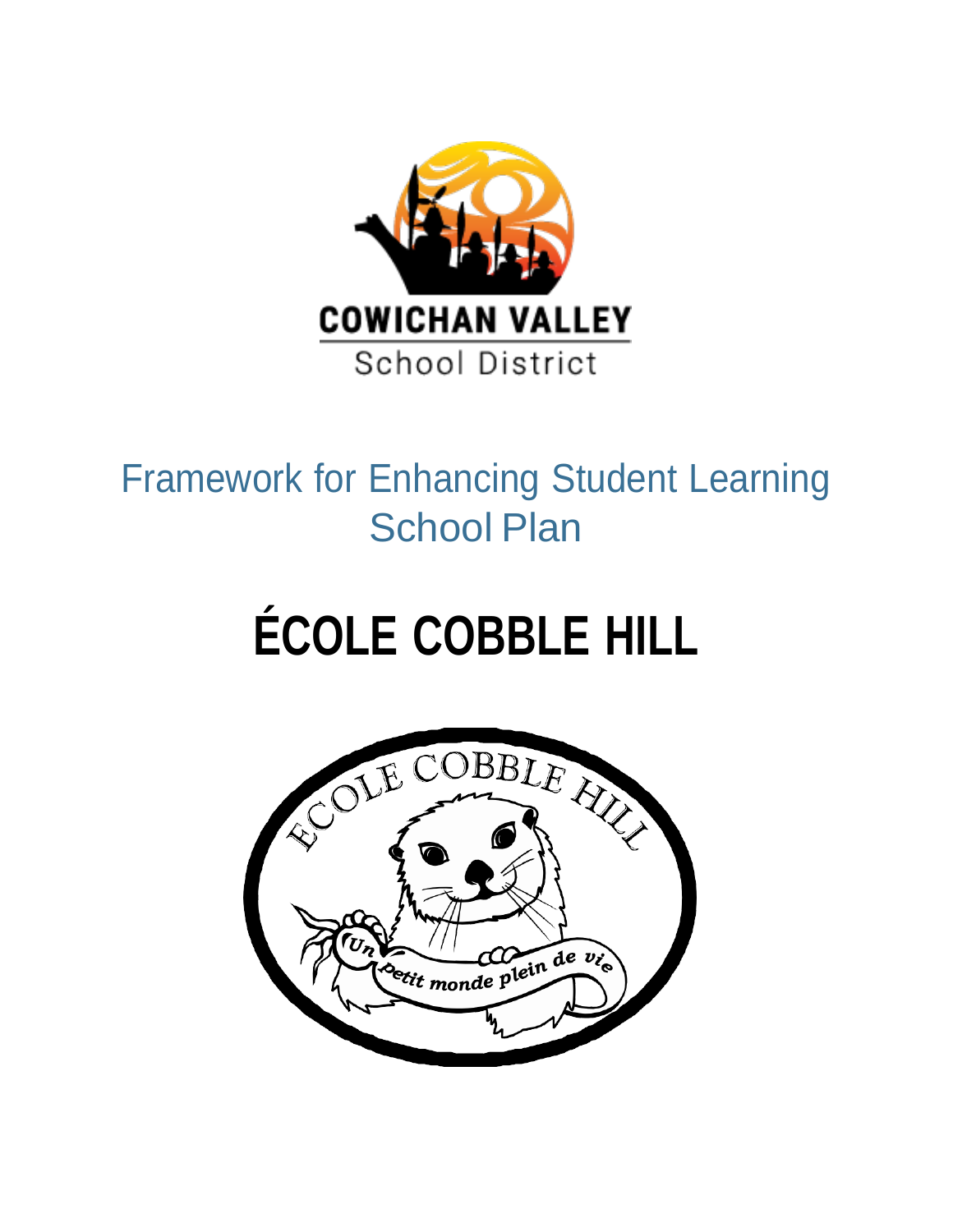### **Our Story**

École Cobble Hill is a Kindergarten to Grade 7 single-track early French Immersion school with an enrollment of approximately 380 students for the 2021-2022 school year. Our school is one of only two early French Immersion schools in our school district, and it is located in the idyllic rural setting of Cobble Hill.

Our school is located on the traditional, unceded lands of the Quw'utsun people and we are grateful to work, learn and play in this beautiful area. Our school's proximity to forests, local beaches and community hiking trails, coupled with a staff committed to and enthusiastic about outdoor learning, offers many experiential and community-based opportunities for our students to learn and grow as they become proficient at speaking, reading and writing in French.

Our students are currently organized into 16 divisions, with many divisions organized into combined grade groupings. French Immersion is a District Program and, as such, École Cobble Hill does not have catchment boundaries. However, most of our students reside in the southern portion of our school district which includes Shawnigan Lake, Mill Bay, Cowichan Bay, Cowichan Station and Cobble Hill. A large number of our students rely on school district busses to travel to and from school each day.

Approximately 5% of our students identify as being of Indigenous ancestry, and approximately 85% of our students identify as Métis. While our Indigenous student population is not high, we are committed to working with our local Knowledge Keepers to gain a deep understanding of local indigenous culture and to integrate Indigenous Principles of Learning into daily life and learning at École Cobble Hill.

Our school has an extremely strong sense of family and community. Students call teachers and administrators by their first names and, during non-COVID times, parents are regularly encouraged to visit the school and volunteer in classrooms for various learning activities, or to participate in events and celebrations. Students of all ages can be seen playing together at recess often creating and modifying games so that kindergarteners and grade sevens can be seen playing alongside each other. Students of all ages also love volunteering to help out around the school whenever an opportunity presents itself to do so.

Finally, École Cobble Hill is a friendly and welcoming place where it is common to hear children of all ages saying, 'Bonjour!' and 'Comment ça va?' ('Hello!' and 'How are you?') to adults whose paths they cross. Our school is a place where diversity is celebrated and where staff are committed to building positive relationships and strong connections with students and their families.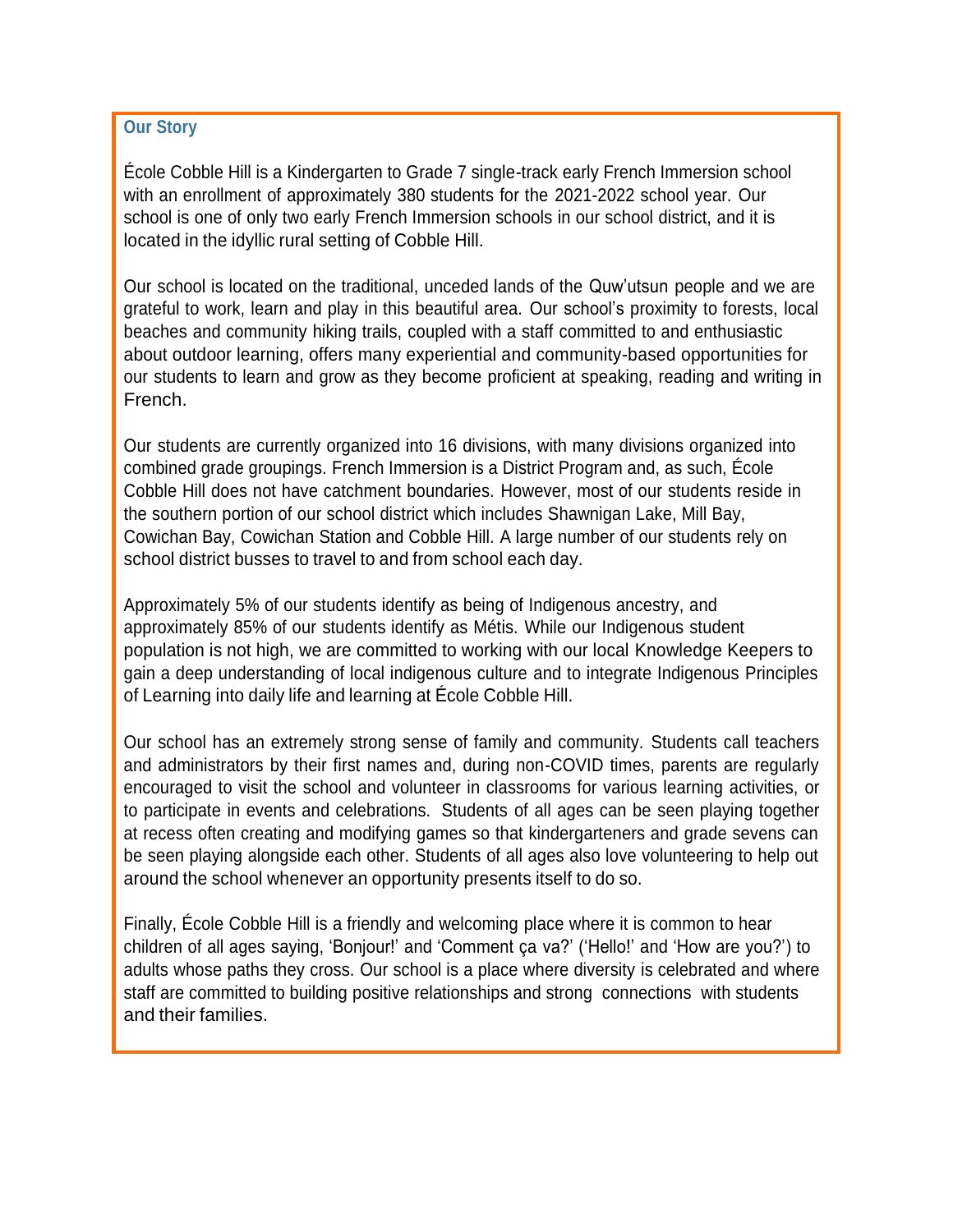## **Our Learners**

Our strengths:

If we asked our students what they believe the strengths of our school are, they would say:

- Our school encourages us to show kindness and empathy towards others.
- Our school has many clubs and extra-curricular activities including robotics, math club, chess club, rainbow club and a variety of sports.
- Our school has <sup>a</sup> forest near the school and we get to learn outside <sup>a</sup> lot.
- Our teachers are nice and we do fun things in class.

Student Learning Survey data from the Spring of 2021 indicates that over 81% of students feel welcome at our school and 88% feel safe at school. Seventy-seven percent of students in Grade 4 indicated that they could identify three or more adults who care about them in the school. This number is lower in Grade 7 at 53%. However, over 95% of students in Grade 4 and 7 felt that at least one adult cares for them at school.

If we asked our staff what they believe the strengths of our school are, they would say:

- Our students exhibit <sup>a</sup> wide variety of strengths, both in terms of their level of social responsibility and academically.
- Our families are supportive and highly engaged in their children's learning.
- Our staff is collaborative, really enjoy working together, and demonstrate <sup>a</sup> deep commitment to lifelong learning.
- Our school has <sup>a</sup> strong feeling of community and warmth. It is <sup>a</sup> really fun place to work and learn.

Data pulled from our Learning Summaries in 2021 indicate that teachers assessed over 90% of our students across all grades as being friendly, considerate and helpful, and that our students treat others fairly and respectfully.

École Cobble Hill is committed to working hard to ensure that all students who wish to learn a second-language, including students who experience learning difficulties, feel supported and have a place in our school community.

# Our Stretches:

At the primary level, we use the Early Success Screen to track student progress in their development of phonological awareness. Our assessment data indicates by Grade 3, approximately 26% of students struggle with phonological awareness, which impacts their reading progress.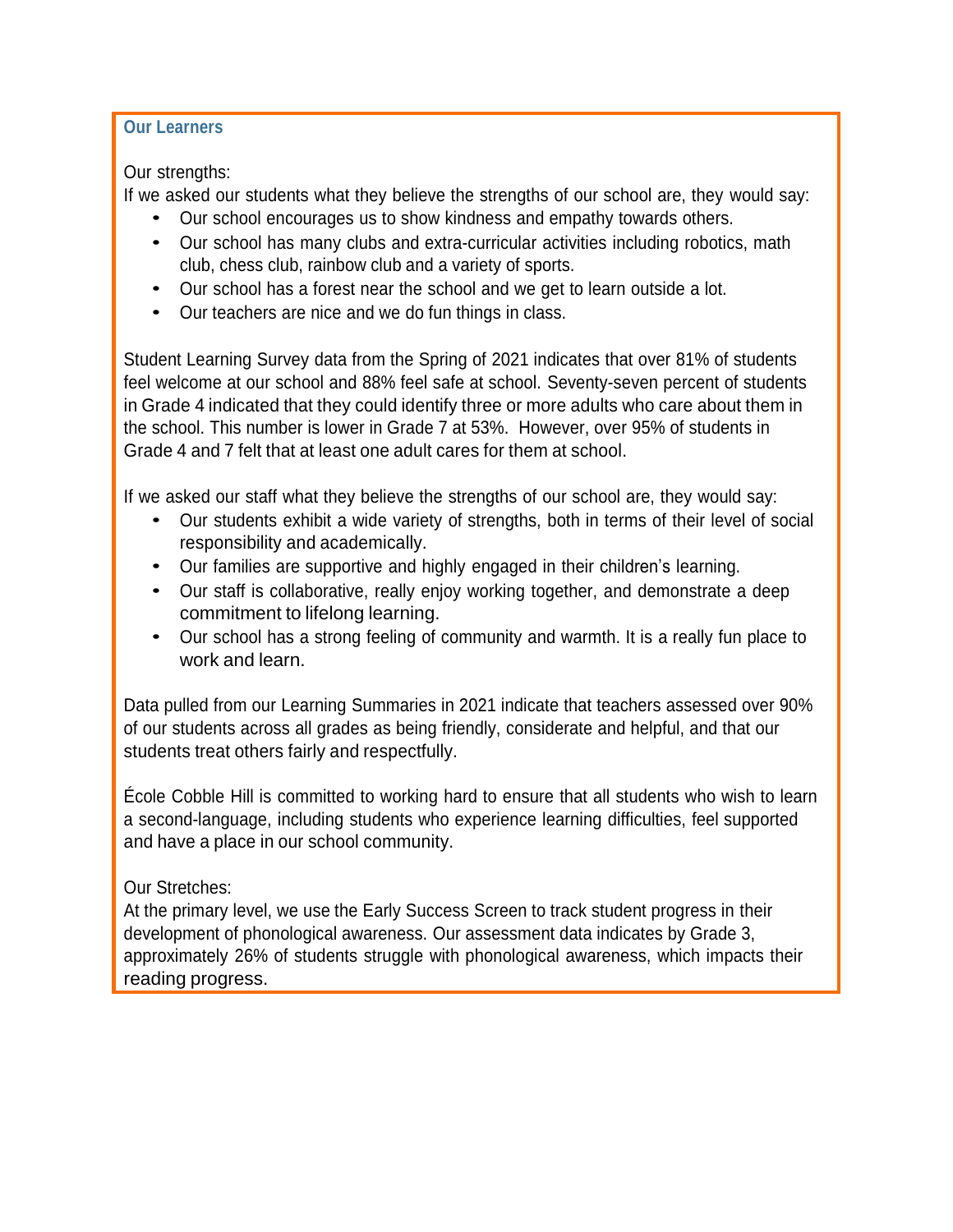

Anecdotally, teachers in the upper primary grades note that many students who continue to struggle with phonological awareness in Grades 3 and 4 sometimes begin to disengage in their learning and feel anxious when presented with reading exercises, even when they are discretely, specifically and individually adapted to target their learning needs.

Our school's FSA reading data indicates that 93% of our Grade 4 students are 'on track' or extending in English reading and that 97% of our Grade 7 students are on track or extending in English reading. It is important to note that 'on track' includes students in both the developing and proficient range of literacy development and that more than 50% of the students who are 'on track' in both of these grades are developing readers.



Our school's FSA writing data presents a wider range of results:

The data suggests that as the years progress in elementary school and writing becomes increasingly challenging, the number of learners who are struggling with writing increases. Our internal data also indicates that this trend is similar for French writing. Our teachers have also noted a significant drop in the use of oral French between students when working collaboratively.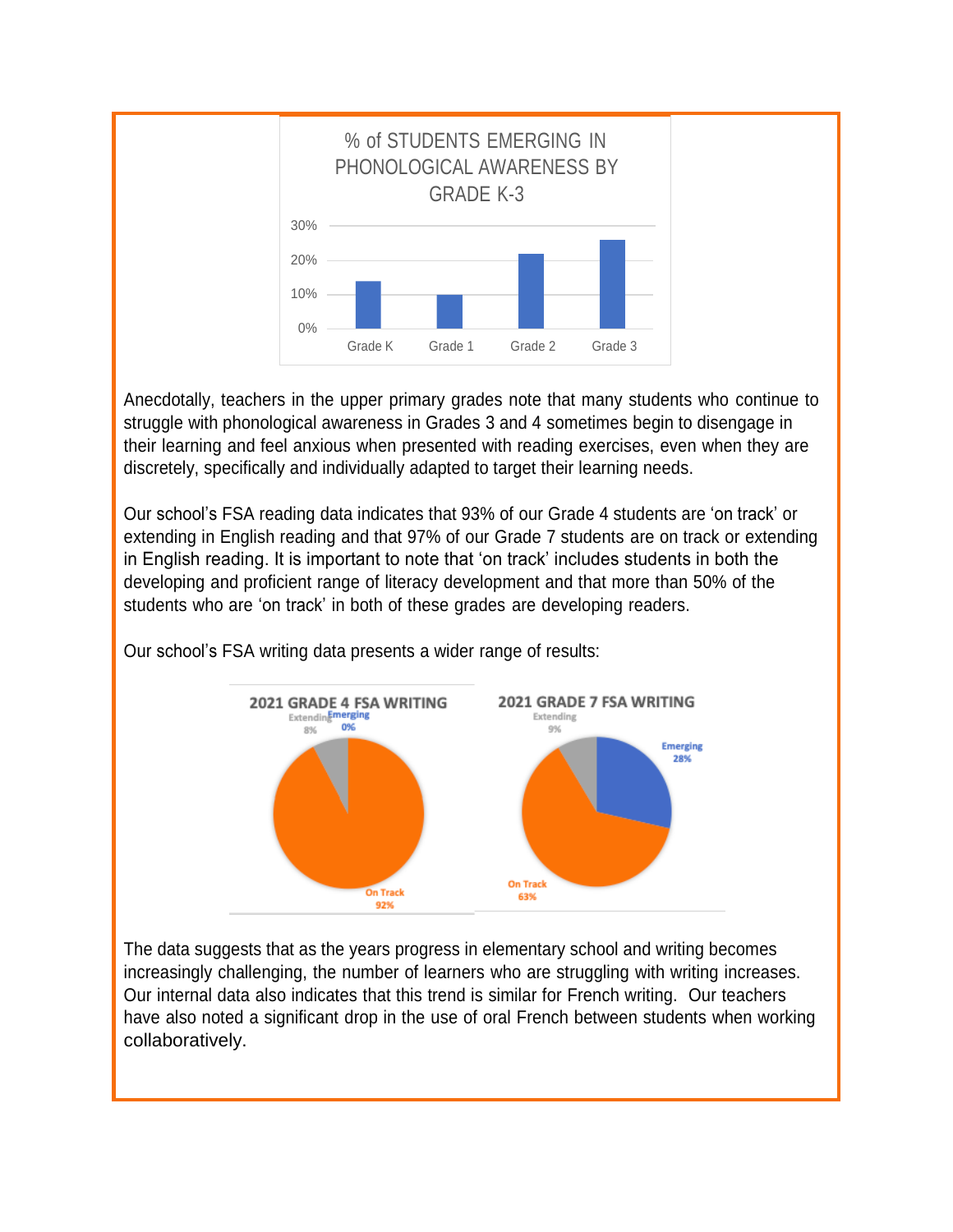

#### **Our Goals**

Based on the needs in our school and the District's Strategic plan, we have developed the following goals.

GOAL 1 – To improve phonological awareness for all primary students

This past school year, our primary staff met to discuss an early intervention plan for students in grades K-3. Our team has collected data related to specific areas of need for our most atrisk learners. A plan will be created to track and monitor all students' progress as a primary team with specific and targeted supports in place for our at-risk learners. Our plan will eventually include: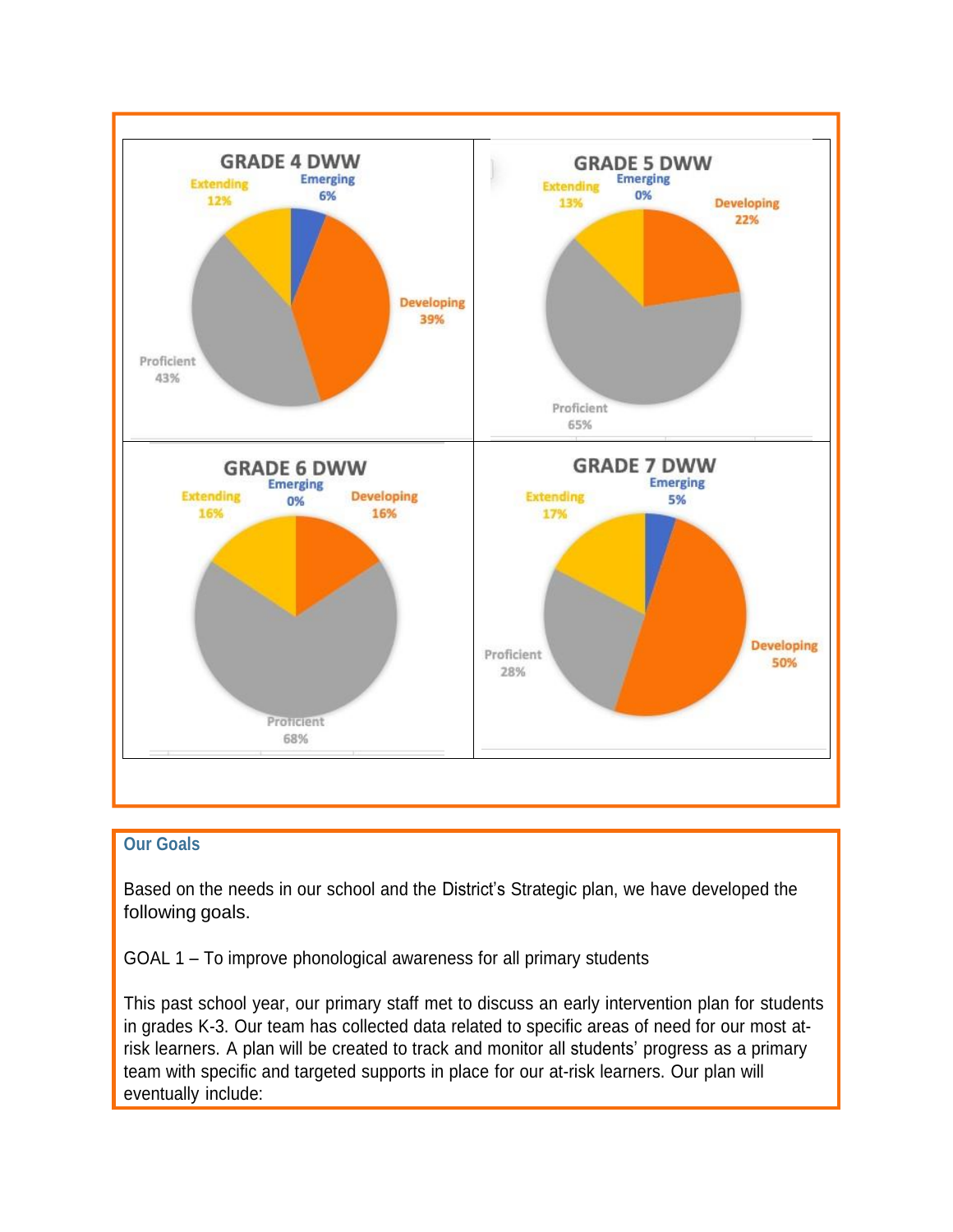- Reading assessments at Grade 1-3 level <sup>3</sup> times per year.
- Writing assessments at Grade 1-3 level 3 times per year.
- Oral Language Assessment at Grade K-3 level <sup>2</sup> times per year.
- Creative and Critical Thinking self-assessment Grade K-3 level <sup>2</sup> times per year.

Other actions include:

- The use of ongoing and consistent assessment and intervention tools to support the development of phonological awareness across all primary grades.
- Whole-school adjustments to our timetable to create opportunities for additional staff to support primary grades literacy development.
- Explicit teaching of the <sup>5</sup> foundations of reading
- Ongoing communication with parents suggesting ways to support phonological awareness at home.
- Formation of <sup>a</sup> PLC sub-group to address inquiries that arise from our reading assessment data, classroom observations and interventions.
- Participation in school district professional development related to reading.

# Measures:

- As above, once determined
- GB+ (French PM benchmarks)
- Heggerty (in English for at-risk learners in Grades <sup>K</sup> and 1)
- Early Success Screen

GOAL 2 – To improve French oral language and writing for all intermediate students

This past school year, our intermediate staff met to discuss a plan to address use French oral language activities to support students with their writing in French and English. A plan will be created to track and monitor all students' progress as an intermediate team with specific and targeted supports in place for our at-risk learners. Our plan will eventually include:

- Writing assessments at Grade 4-7 level 3 times per year.
- Oral Language Assessment at Grade 4-7 level <sup>2</sup> times per year.
- Reading assessments at Grade 4-7 level <sup>3</sup> times per year.
- Critical Thinking self-assessments for Grade 4-7 level <sup>2</sup> times per year.

Other actions include:

- The use of ongoing and consistent assessment of and tracking of use of oral French during collaborative work periods.
- Project-based learning and place-based learning with French vocabulary explicitly front-loaded to promote and support the use of oral French.
- Celebrate and showcase oral and written learning with presentations in different formats: movies, posters, flyers, slideshows, etc.
- Formation of <sup>a</sup> PLC sub-group to address inquiries that arise from our oral language and writing assessment data and classroom observations.
- Ongoing participation in <sup>a</sup> French reading club focused on the book 'Vers une approche intégrée' by Roy Lyster.